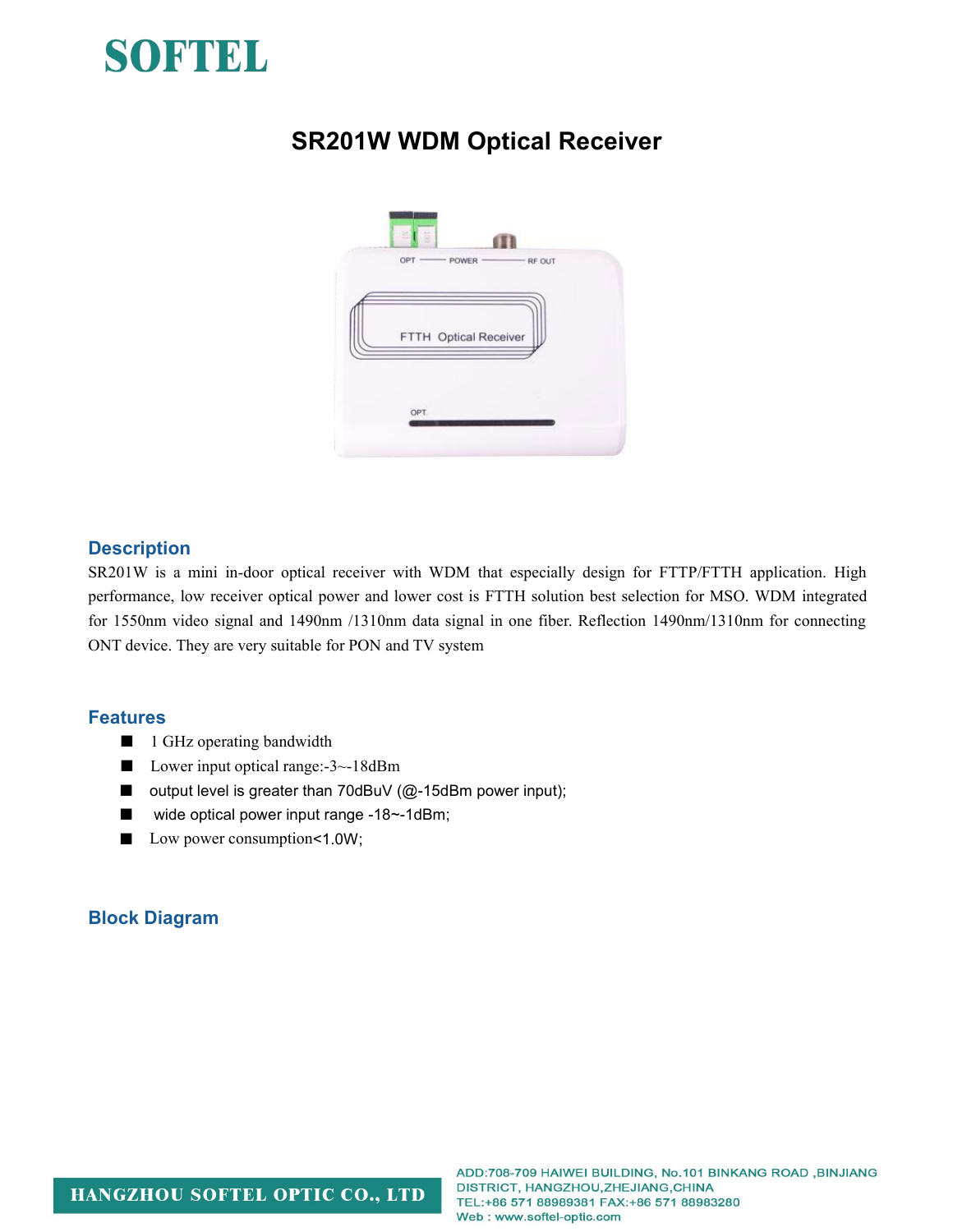



### **Fig.1 Block Diagram**

| <b>Model</b>  | <b>Remark</b>            |  |  |  |
|---------------|--------------------------|--|--|--|
| <b>SR201W</b> | <b>FTTH Optical Node</b> |  |  |  |

## **3. Specification**

| Item <sup>1</sup> | <b>Description</b>                           | <b>Value</b>   | Unit       | <b>Conditions / Notes</b> |  |  |  |
|-------------------|----------------------------------------------|----------------|------------|---------------------------|--|--|--|
|                   | <b>Optical Specifications (Forward Path)</b> |                |            |                           |  |  |  |
|                   | Wavelength                                   | 1550/1490/1310 | nm         | Com port                  |  |  |  |
|                   |                                              | 1490/1310      | nm         | For ONT                   |  |  |  |
| $\overline{2}$    | <b>Optical Power Input Range</b>             | $-18$ $-1$     | dBm        |                           |  |  |  |
|                   | Recommended Optical Power<br>Input Range     | $-15 - -4$     | dBm        |                           |  |  |  |
| 3                 | Optical Input Return Loss                    | $\geq 45$      | dB         |                           |  |  |  |
|                   | <b>RF Specifications (Forward Path)</b>      |                |            |                           |  |  |  |
| 4                 | <b>Bandwidth</b>                             | $47 - 1003$    | <b>MHz</b> |                           |  |  |  |